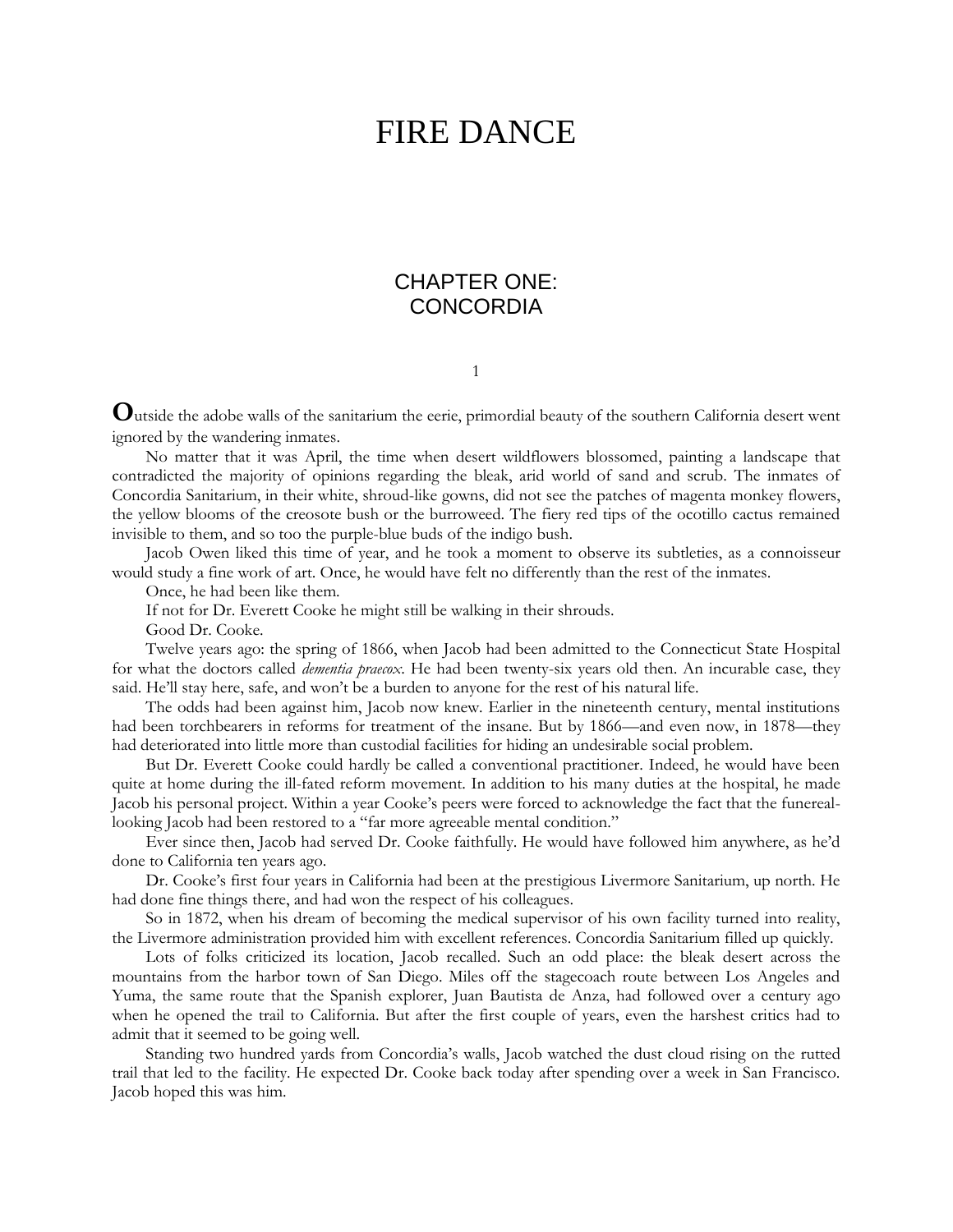But soon the wagon appeared: not Dr. Cooke's fine coach, but the old prairie schooner, long ago stripped of its bows and canvas, driven by Tom Semple, returning from a mail run to the way station at Diablo Wash.

The young attendant waved and reined the tired-looking horses to a stop near Jacob. He never pushed the animals, Jacob knew; but while only April, the temperature had already reached the eighties, and it was bone-dry.

"Anything of interest?" Jacob asked.

The slow-talking Tom replied, "Letters, the usual things and...uh, and the shipment of...drugs we was expecting. You want...a ride back in?"

"Thank you, I feel like walking."

Tom left. Jacob turned, started back then stopped to again take in the breathtaking sweep of the surroundings.

Concordia Sanitarium stood at the northern end of a broad valley, ringed by impressive mountains. It had been built near a twisting creek that emerged from the mouth of a canyon. Thick, ten-foot-high adobe walls enclosed the two-story main building, which made it look like a fortress. The only way in or out was through a pair of massive wood doors set into a sculpted entryway. At the moment these doors, which faced the creek, stood open. Inmates walked around outside. Some knelt by the creek under a broad canvas canopy. Attendants kept close watch on their charges, diverting them from any painful cactus plants.

Jacob set off again. Twenty yards from the entrance a slight, gray-haired woman with a smooth, laughing face waved a butterfly net in the empty air. Three times, a glance into the net, then she would pirouette a few yards and repeat it. Near her, another old woman moved along the sand on all fours, stopping upon occasion to sniff, then dig a hole. The butterfly-chaser ignored Jacob; the dog-woman, tongue lolling, rose on her knees and waved frantically.

Two bearded men, similar in features and dress, panned for gold in the tributary. Once, there had been gold in Bighorn Creek, but most of it had been taken out years ago. The inmates—original forty-niners were content to do this from morning till dusk.

Passing through the gate into the courtyard, Jacob thought of old *ranchos* he had seen in California. Much of the labor on the outer walls and building had been done by mission Indians employed on *ranchos* to the south, or from *asistencias* in the nearby mountains.

Many more patients resided here, mostly elderly. *Senile dementia,* where would we be without it? Dr. Cooke had once joked. Some wandered aimlessly; walking ghosts, Jacob mused as he stared at their pale gowns. Others sat cross-legged on the sand, motionless. A man with long white hair and intense eyes drew pails of water from a small well—the underground runoff of Bighorn Creek—and frantically poured the contents into barrels, often spilling some.

"Good work, Mr. Witherby," Jacob called, "good work."

A girl of fifteen or sixteen squatted by the front door. Her pale, dirt-streaked face was not unattractive, but her wide, haunted eyes were unsettling. A hand reached out for Jacob's pant leg.

"There, Sarah, you let me pass." Jacob gently removed her hand and patted her head. "That's a good girl."

Though U-shaped, neither of the building's two wings had been part of the original construction and were only a single story. They too were made of adobe, as well as pine from the mountain forests to the west. Adobe, cool in the summer, retained heat for the cold winter nights. The walls, flecked with straw that had been added to the mud plaster as a binder, were between three and four feet thick at their base. Heavy timbers supported the inner partitions and the flat roof, these solidly bound with rawhide thongs. There were many small windows along the first floor, each discreetly barred in such a way as to hardly be noticeable to an inmate looking out.

Jacob walked down the lengthy main corridor, its hardwood floor covered by a woven, floral-patterned floorcloth. Attractive tapestries hung on the walls, as well as candle sconces, widely spaced, each positioned just below the twelve-foot ceiling.

The doors of the patients' rooms lined the corridor. Each room was small, modestly appointed, but clean and comfortable. Some were occupied, most empty.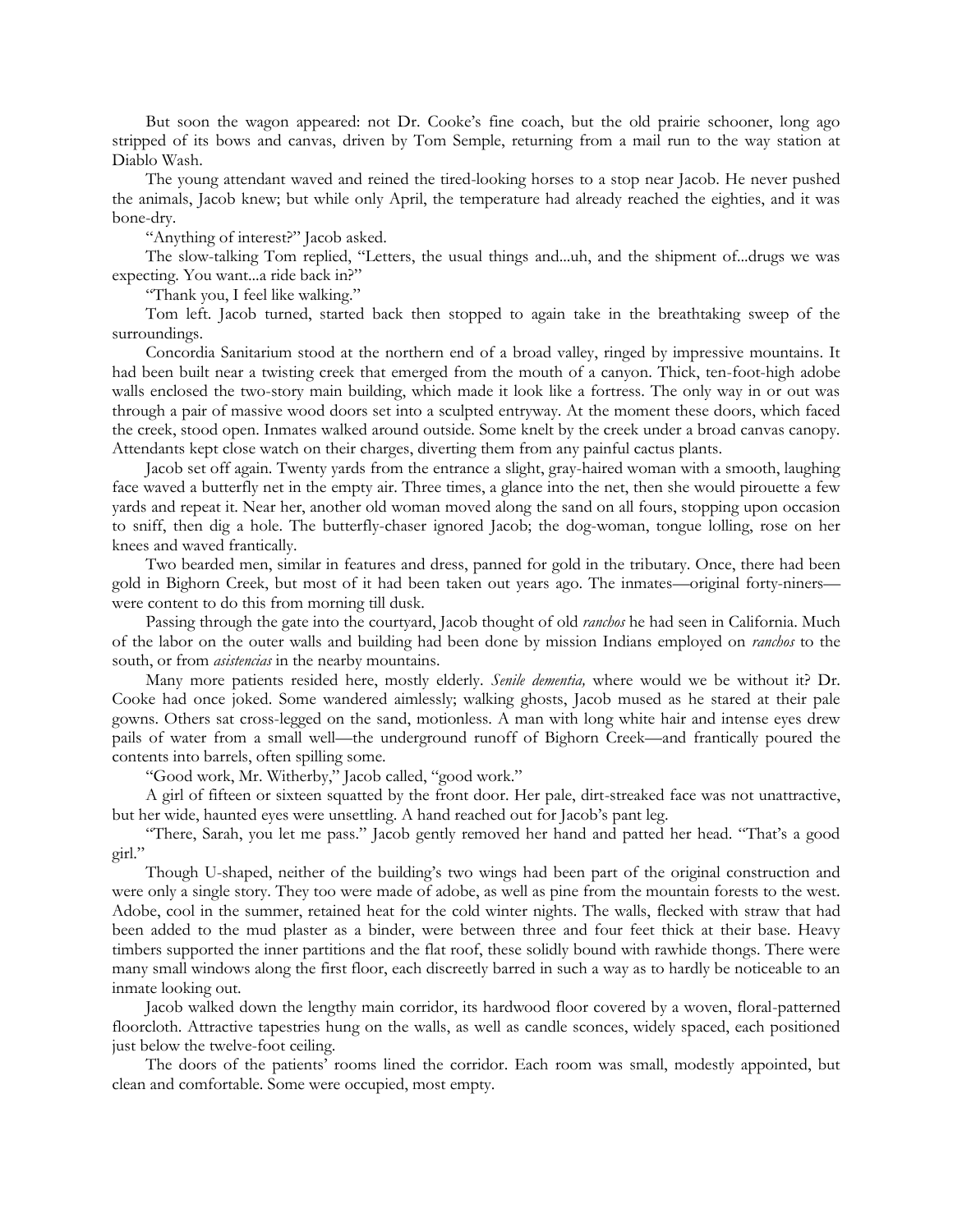Caretakers encouraged patients to stay out of their rooms during the day. At the other end of the hall was a well-stocked library. No fiction; Dr. Cooke didn't want to confuse their minds further. Plenty of other things for the patients to do in the communal hall, which doubled as a dining room. Sometimes birthday parties went on there, or dances. Dr. Cooke believed those were good things for his patients.

A middle-aged woman stood rigidly against one wall. Every few seconds she thrust her head forward and made an odd mewling sound. Farther along, an obese man in his twenties rolled about on the floor, grinning like a Cheshire cat. Jacob stepped gingerly around him.

The clinic was located at the far end of the hallway. Dr. James Lassiter, young but weary looking, worked there, assisted by a nurse named Ellie Foster. Two of the six cots in the clinic held inmates with minor afflictions.

Jacob noticed that the heavy door on the far wall of the clinic stood slightly ajar. Tom Semple or someone must have gone down into the "dungeon."

The place where they kept *the thing*.

In addition to the proximity of Bighorn Creek, Dr. Everett Cooke's choice of location for the sanitarium had to do with an underground tunnel left over from the valley's brief gold rush. A miner had discovered a thin vein and assumed it to be part of the elusive Mother Lode. Time and the changing desert had reclaimed much of the shaft. But a single chamber remained, strongly shored up, accessible only through the door in the clinic and down a flight of wide stairs. Intractable patients were sometimes confined there, even shackled, until they had calmed down. Owing to the nature of Concordia's mostly senior inmates—and Dr. Cooke's *liberal* policy regarding the use of tranquilizers—the room had seldom been occupied.

This was where, over three months ago, they brought the thing called Bruno Leopold.

Jacob had always been uneasy about what went on below. Even during the past nine days, with Dr. Cooke away and most of the administrative concerns on his shoulders, he had left the work in the dungeon to Tom and Dr. Lassiter and the others. Not that he didn't feel curious about Cooke's progress...

In any case, it would all be over in a little more than a month, thank the Lord.

"Tom's already brought the new medicine to you?" Jacob asked the nurse.

Ellie Foster nodded. "He's an efficient young man."

"No sign of Dr. Cooke yet?" Lassiter asked.

"No. But there's still plenty of daylight left. He'll be here."

#### 2

Forty minutes later Dr. Everett Cooke arrived at Concordia Sanitarium. This bleakest of outposts, according to so many, was home for him, and he always felt glad to return.

The days in and around San Francisco had been the closest thing to a vacation in years. Business and pleasure both, of course. *"Absence of occupation is not rest, a mind quite vacant is a mind distressed,"* William Cowper had said about a century ago. Some time at Livermore, where he was always welcome. But there had been the opera, theater, the shops and fine restaurants...the women.

Cooke's four-seat Concord coach, built by the Abbot-Downing Company in New Hampshire, was engulfed by inmates and staff as it pulled up in front of the building. The "good doctor" (they all called him that) greeted every one by name. There was a rakishness about him, the aura of a Mississippi riverboat gambler, more impish than menacing. Though forty, he looked younger. In spite of the heat he appeared comfortable in an expensive, high-buttoned frock coat.

Business: Cooke had brought back two new patients, a man in his sixties, a woman of nearly eighty. He had given them meprobamate, a mild tranquilizer, to help them through the trip. Attendants assisted the pair down; inmates surrounded them with benign curiosity. The newcomers looked bewildered.

The last passenger to step down from the coach was an attractive middle-aged woman, finely attired in a striped muslin day dress and carrying a lace-edged parasol. Mrs. Lucinda Blair stood among the social elite of Los Angeles. Six months earlier Lucinda had committed her mother, Elizabeth Cuddy, to Concordia Sanitarium. The poor woman, in her seventies, had been suffering from *senile dementia* for some time now and proved both an embarrassment and a burden to the family. Since becoming a patient, Mrs. Cuddy had not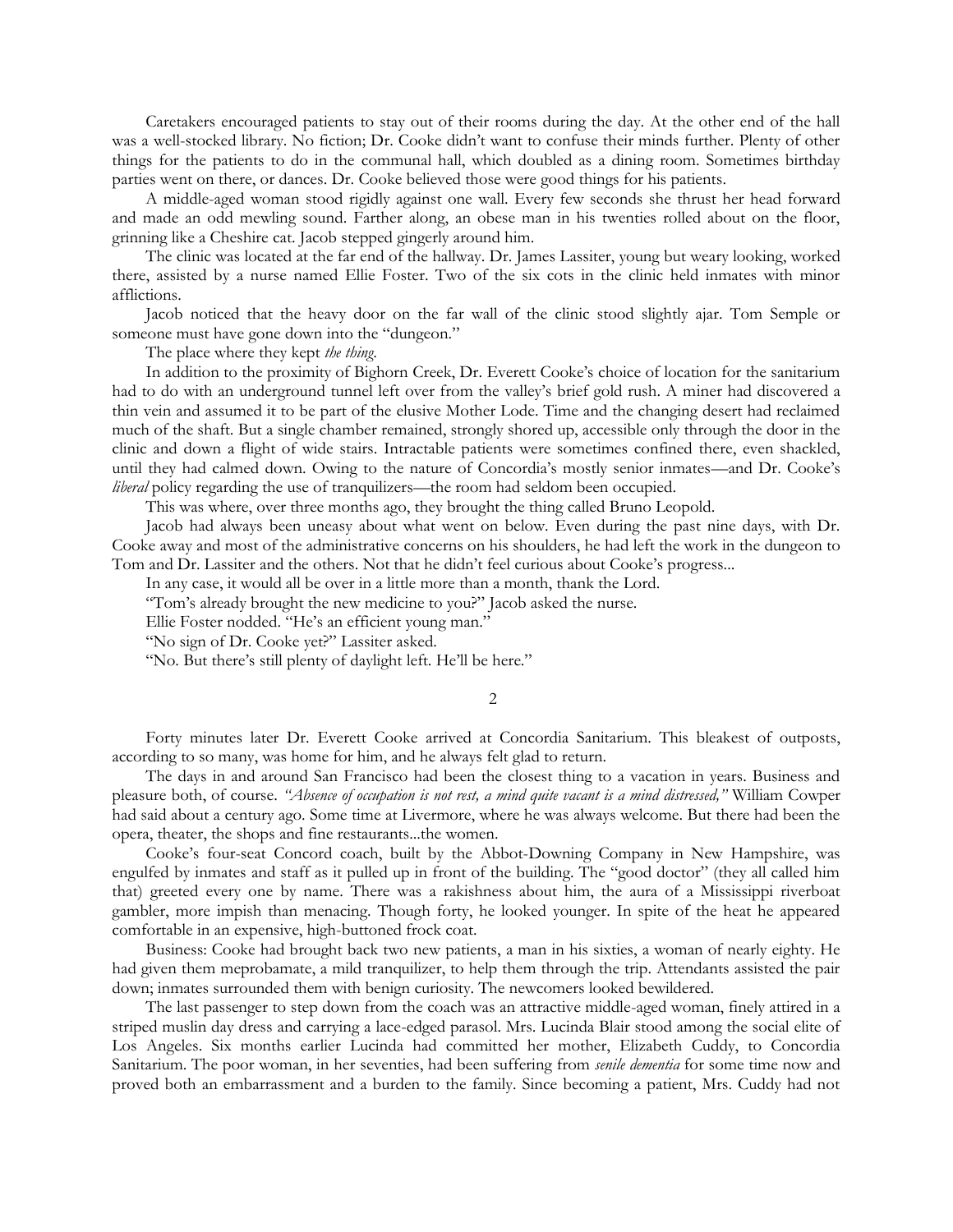been visited once by her daughter—not an uncommon situation, but one that had caused Lucinda some guilt of late.

Looking around disapprovingly, the woman said, "I'd like to freshen up before I see my mother. Please take me to my room."

Cooke nodded. "Tom will see to your comfort."

Tom Semple, straining with Lucinda's heavy suitcase, led the woman around the back of the sanitarium to the facility's only outbuilding, a small, seldom-used guest bungalow. Cooke watched them off, then turned.

Sarah squatted at his feet, looking up at him. Her body trembled as she struggled to smile. Slowly, she hiked the hem of her gown up over her knees.

"There, Sarah, that's a good girl," Jacob Owen said as he pulled the hand free and smoothed down the garment. "Why don't you go with the others and make the new people feel at home?"

The girl moved away reluctantly, her eyes still on Cooke. The doctor nodded at his associate.

"Thank you, Jacob," he said.

"Welcome home, Dr. Cooke." Jacob always called him *Dr. Cooke,* despite their long acquaintance and closeness in age. "You had a good trip?"

"Yes, quite good. How did everything go here?"

"Fine, just fine."

Dr. Everett Cooke was a sincere, conscientious crusader in the fight against mental illness. If he had a *fault*—one that he recognized and accepted—it was his above-average taste for the nice things in life. Although all his patients came from families that could afford the care, he limited the number to no more than fifty at a time, the reason why his fees were exorbitant. But this did not trouble him. Those families, like the Blairs, gladly paid handsomely for concealing their "problem." So why not take advantage of it?

"Everything all right below, then?" Cooke asked.

"Dr. Lassiter says so," Jacob replied.

Cooke smiled. "You still won't go down, will you?"

"Not if I can help it."

"Well, I'd like to make that my first matter of business, as soon as I'm settled in. Jacob, you'll see to Mrs. Blair, won't you? Tom is not exactly possessed of your, ah, social skills."

"Yes, of course I will."

3

The "dungeon"—Cooke hated the staff saying that—was dimly lit. From the top step, Cooke could barely make out the large form huddled against the back wall below. When he started down slowly, the shape moved.

They had brought Bruno Leopold there in a huge crate, wearing leg irons and handcuffs. Last year, in San Francisco, this son of immigrants had murdered his parents, a sister, an aunt, and a neighbor child, most brutally. He'd been sentenced to hang.

But Dr. Everett Cooke, aware of the young man's severe mental deficiencies, had made a request of the authorities. He wanted to "study" Bruno, find out the causes of such a malady, possibly prevent or minimize future incidents. This kind of research stimulated the good doctor and made his caretaking chores with the other inmates more acceptable. Despite resistance, he'd won his argument. A stay of execution had been granted until after the middle of May.

And on his recent visit to San Francisco Cooke had again spoken to the authorities, telling them of Leopold's progress and requesting more time for his work. They would be sending a letter to advise him of their decision, though Cooke felt certain the extension would be granted. Until the letter came, he would refrain from mentioning it to the staff.

The hulking man on the straw-littered floor was eighteen but looked older. His dusky, moon-shaped face stayed frozen in a perpetual scowl. Although of average height he was powerfully built, the thick arms and legs silently bragging of his strength. This immense power had enabled him to kill those five people with only his hands. Also, he had injured three policemen during his arrest; one would never walk again.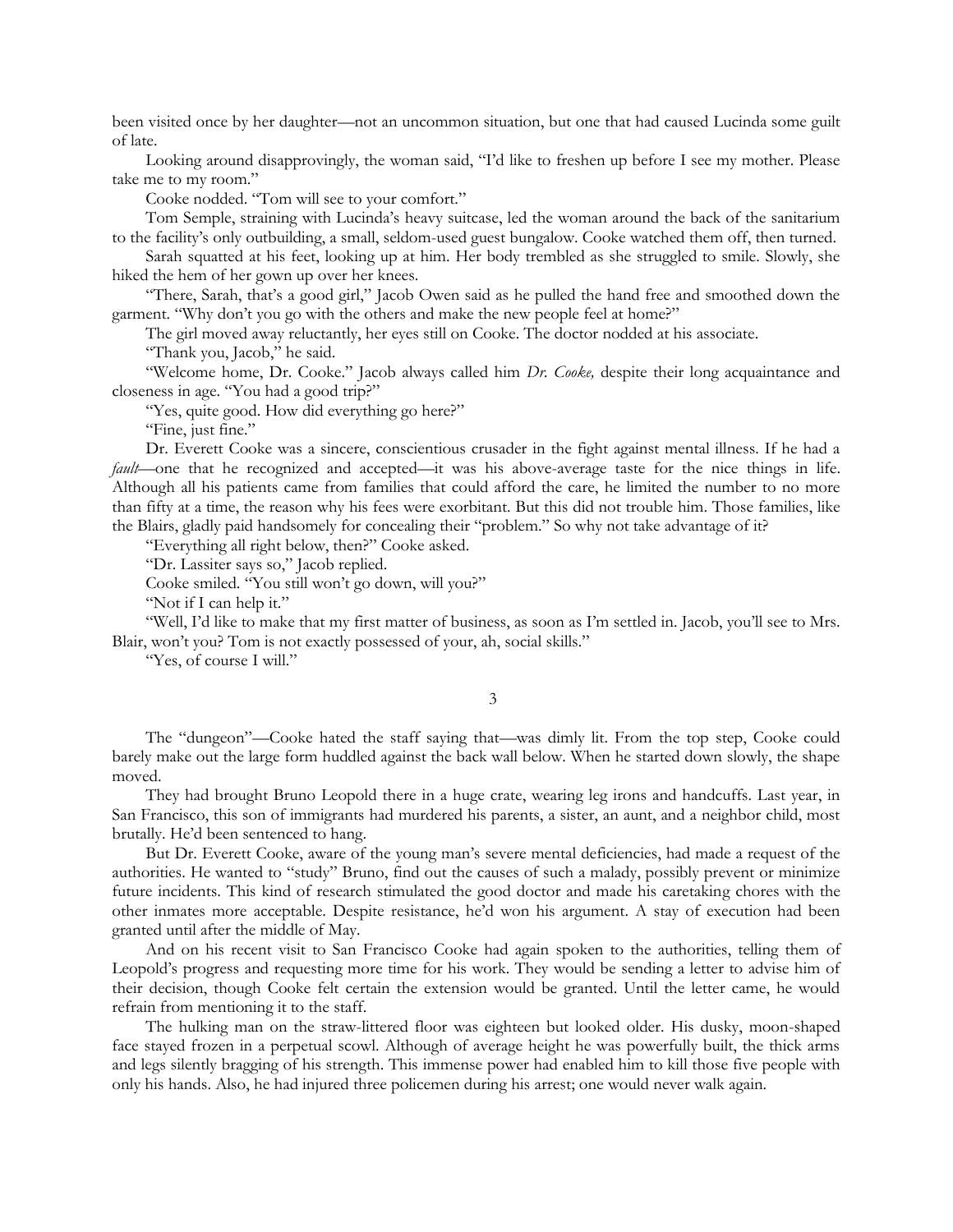Leopold's seeming passivity as Cooke stood over him was due in part to the chlorpromazine, a powerful tranquilizer, which they'd given him from the beginning. But Cooke well knew that his daily dosage had been reduced, and the chains forged to the shackles around his wrists and ankles had been lengthened in proportion to his diminishing intractability. Dr. Lassiter had reported even more improvement during Cooke's absence.

"Hello, Bruno, how are you?" Cooke asked.

Bruno shaped his mouth in a grotesque smile, raised an arm weakly. "Go-od doctor," he said in a deep, slurred voice.

"Yes, it's me, and I'm going to spend more time with you, like before. Today I must see to all my other patients, but tomorrow will be yours. You understand, Bruno? Tomorrow."

"To-morrow," he repeated dully. Lassiter had reported just giving him the largest dose of chlorpromazine all day, which would immobilize him until morning. "To-morrow. Go-od doctorrr..."

"Sleep well, Bruno," Cooke said, and he left the dungeon.

4

Lucinda Blair barely responded as Jacob Owen, in his most cordial voice, pointed out the virtues of Concordia Sanitarium while leading her into the main building. Remembering how her mother had been toward the end, Lucinda was reluctant to see her. Mrs. Cuddy could become lost within herself, not recognizing members of her own family for hours at a time. That had been the most unnerving thing of all.

And here, all these pathetic creatures wandering around the courtyard, or the hallway. So unsettling, so...frightening. But she was a strong woman, and she'd sworn she would follow through.

Elizabeth Cuddy sat on a stool in her room, staring out the window, a vague smile on her face. Years before, she had been the matriarch of one of Los Angeles' most wealthy and influential families. Now...

"Hello, Mrs. Cuddy," Jacob said cheerfully. "Look who's here to see you."

"Mother?" Lucinda said.

The old woman turned slightly. There was no hint of recognition in her voice as she spoke: "'I take pleasure in infirmities, in reproaches, in necessities, in persecutions, in distresses, for Christ's sake; for when I am weak, then am I strong.'"

"Mother, it's me, it's Lucinda!"

"I have been young, and now am old; yet have I not seen the righteous forsaken."

"Oh please, Mother, can't you hear me?"

"If we suffer, we shall also reign with him."

Lucinda glanced helplessly at Jacob. "It's no use! She's just like before—"

"Lucy? Is it...Lucy?" The old woman's vague smile had faded; she stared at Lucinda, wide-eyed.

"Mother?"

*"Lucy! Oh dear God—!"*

They embraced, both sobbing. Jacob smiled broadly. For nearly a minute they clung to each other; then, Mrs. Cuddy's face again grew serenely blank. She pushed her daughter away.

"'When ye stand praying, forgive, if ye have ought against any...'"

Lucinda trembled. "I-I must get out of here!" she cried. "I'll come back; yes, I will, but—"

"'...that your father also which is in heaven...'"

"I must get out!"

""...may forgive you your trespasses.""

"I'll go to my room *now*!" she told Jacob.

She ran out into the corridor, Jacob following. There seemed to be many more inmates than before. One of the prospectors from Bighorn Creek grinned a grin of brown rotted teeth. The young girl—Sarah clutched at the bows on Lucinda's dress with both hands, her lips moving wordlessly. A couple of yards ahead, the obese man rolled along the carpet, his tongue protruding. On the left a tall, skeletal man with skin like parchment emerged from behind a door, stark naked.

Surrounding Lucinda, hands reaching, grabbing...

"Back away," Jacob told them gently. "Let Mrs. Blair pass."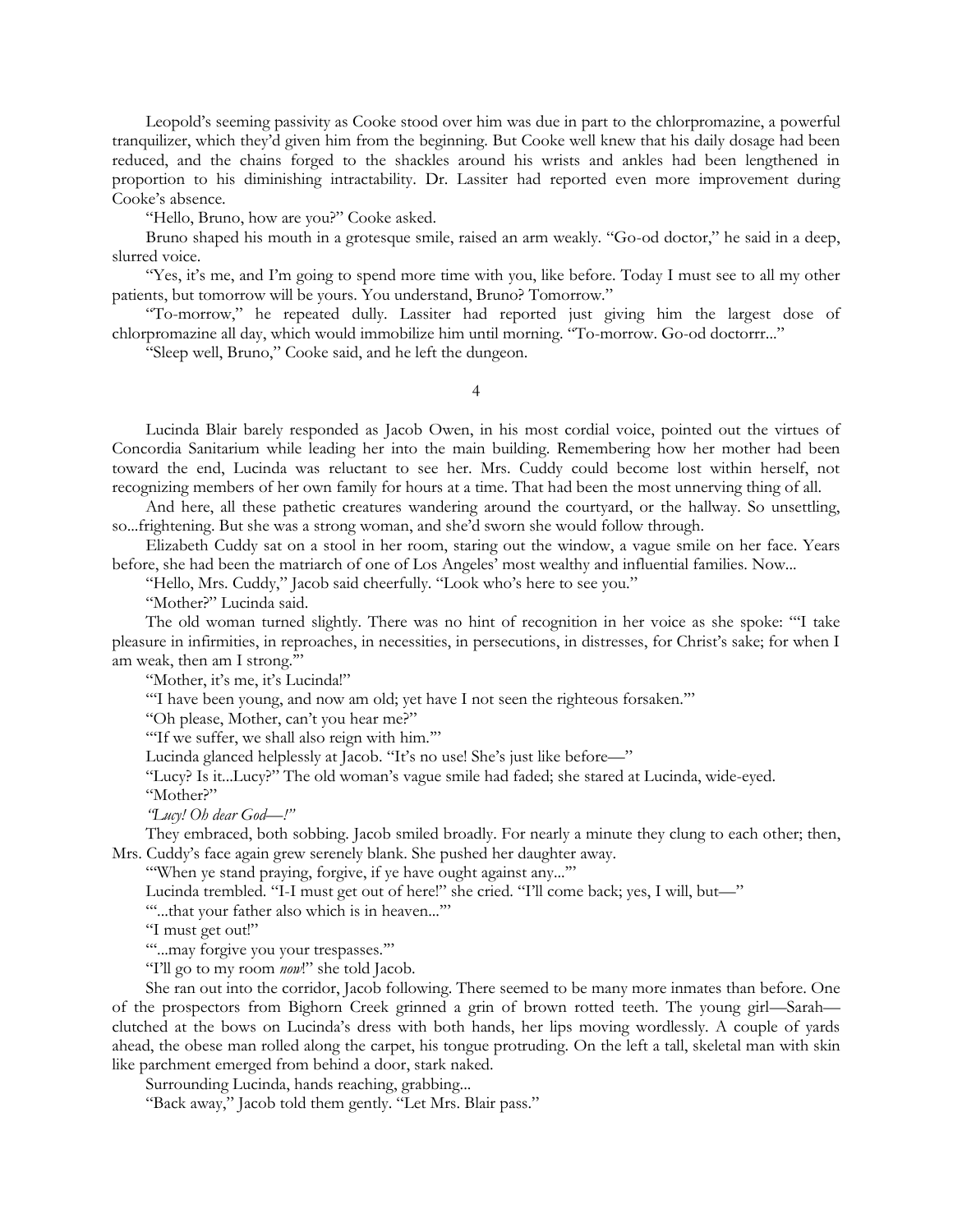*Reaching, grabbing... "I'll go to my room now!"* Pulling free of the inmates, Lucinda ran outside. Jacob found it hard to keep up with her.

5

Dr. Cooke's three personal rooms—bedroom, parlor, office—took up a portion of the second floor, where most of the staff resided. The first-floor door leading into a single stairwell was always kept locked; too much for a wandering inmate to get into upstairs. Cooke insisted upon this for their own good.

By the time night fell over Concordia Sanitarium, Cooke had spent at least a minute or two with each of the patients. Jacob informed him of the incident with Lucinda Blair and her mother. The good doctor took it upon himself to call on the distraught woman. He hosted her at dinner in the privacy of his parlor. By the time she went to bed that night, Lucinda had calmed down greatly.

#

Later, while making their final rounds, Cooke and Jacob Owen emerged from the clinic. Sarah had been squatting on the floor a couple of doors away. She duck-walked quickly, until she crouched at their feet. Gazing up expectantly, she pointed between her legs.

Cooke smiled. It *had* been a while... "Yes, all right," he said. "Jacob, please clean her up and bring her to me."

Sarah scampered joyously to her room, Jacob following. Ten minutes later, he brought the girl to Cooke's parlor. Scrubbed clean, Sarah's face was comely, though pale. Instead of the shroud-like garment she wore a white cotton dress, slightly tattered, which fit her well, showing off her curves, the swell of her young breasts. The dress was a hand-me-down from Ellie Foster, who at thirty-five had deemed herself too old to squeeze into that sort of thing. Her innocence delighted Cooke.

"Well, don't you look lovely," he said. "Thank you, Jacob."

The gaunt man left. Holding Sarah's hand, Cooke led her into the bedroom. The girl smiled; she loved being in his rooms. And this time, she felt sure, she'd get to stay until morning.

6

The next day, a Thursday, Jacob rode to the Diablo Wash way station to meet a Yuma-bound stage. On Friday either he or Tom would take Mrs. Blair to the station for the coach to Los Angeles. But that day, Jacob happily noticed before he left, the woman had recovered sufficiently to be spending time with her mother. They walked, arm in arm, outside the walls. Mrs. Cuddy's periods of lucidness seemed longer, and even when she was "not quite herself," Lucinda seemed better able to deal with it. This, Jacob thought, was what Dr. Cooke should be most proud of, *not* what he did down in...

That Thursday was special for another reason. Dear Mrs. Virginia McLeod celebrated a birthday, her seventy-first. The staff had even managed to make her aware of it, although it required constant reminding to keep the woman excited about her party, which would, Jacob had informed everyone, begin at eight o'clock.

### #

Sarah was excited about the birthday party all day. She would wear the white dress again, the one *he* had liked so much. And maybe he would dance with her.

#### *Dance with her.*

Late in the afternoon Sarah stood along the edge of Bighorn Creek, a few yards from the prospectors. There were no mirrors on the first floor, and she wanted to look at herself in the water. She stood tall by the bank, swaying gracefully, dancing to music only she could hear.

 $#$ 

Tom Semple oversaw the patients outside the walls. He didn't mind the duty, even though the temperature hovered near ninety. In another couple of months there would be days in excess of 120°. That often kept the inmates quieter than the tranquilizers did. As usual the air was bone-dry, more so because of the sparse rain all year. Bighorn Creek flowed sluggishly out of the canyon at about half its normal width.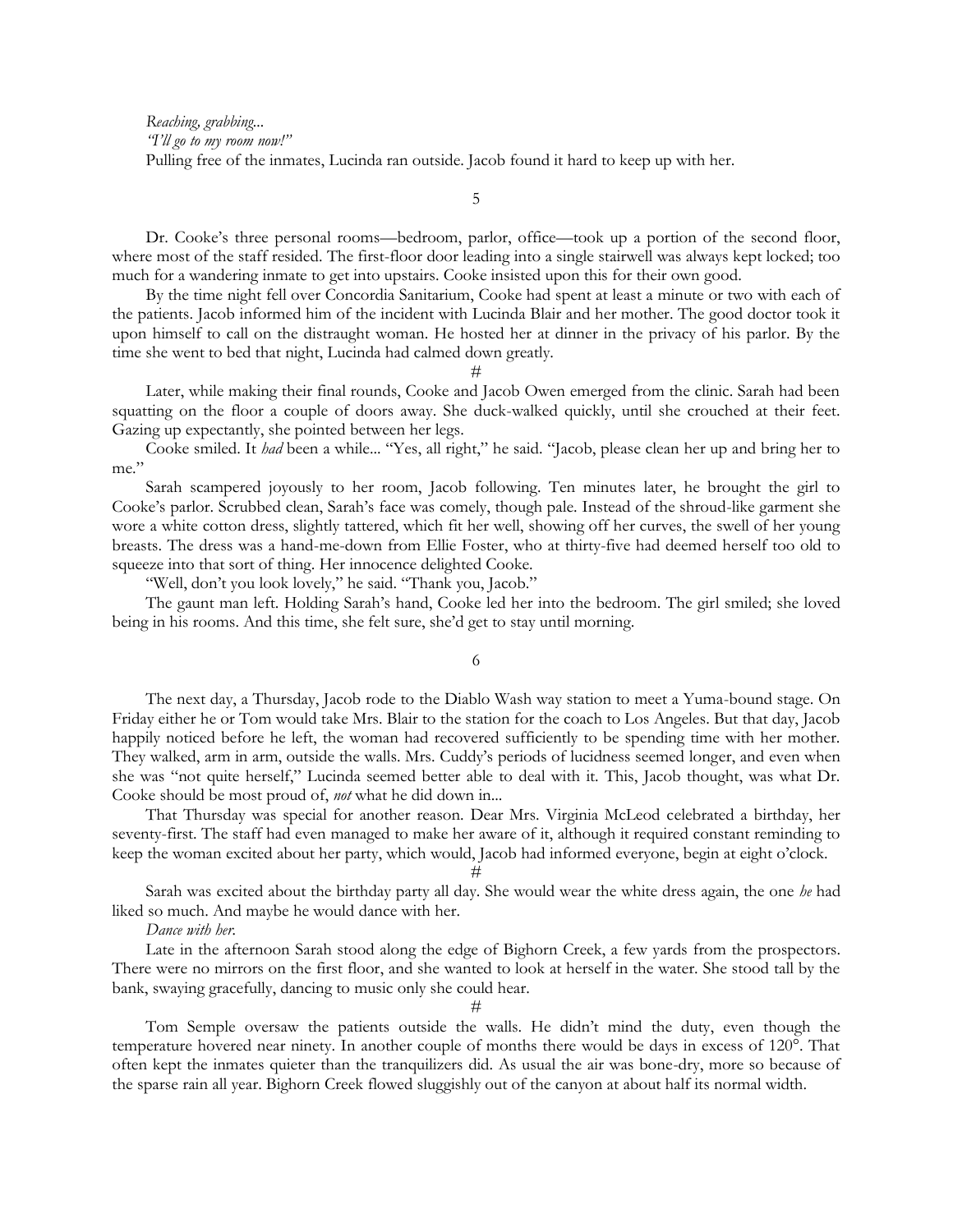Tom had been watching Sarah by the creek and realized that he had never seen her stand so straight. Nor did the heat seem to bother her, he also noted, for what she saw in the water plainly entranced her.

Jacob Owen thought that Hiram Tickner was an amazing man. Most of the time he would recline in the courtyard, staring blankly. But sit him down at the piano in the communal hall, whisper *"Mozart's Divertimento No. 7 in D Major"* or *"Schubert's Impromptu, Op. 142, No. 3,"* and there would be lovely music for as long as one cared to listen.

Shortly after eight Mr. Tickner furiously pounded out the *rondo alla turca* from Mozart's *Piano Sonata No. 11,* not something to which you could dance. Most of the inmates and staff attended. Lucinda Blair had come with Mrs. Cuddy, although the presence of so many shrouded figures had heightened the younger woman's anxiety. Tables and chairs had been pushed back against the walls. Tom Semple stood guard over Mrs. McLeod's birthday cake, which had three large candles stuck in the chocolate icing. Tom also oversaw the dispensing of punch and other sweets.

Lucinda had again been invited to dinner by Dr. Cooke. By eight-fifteen, when he had not yet made an appearance, she mentioned it to Jacob, who told her that he would go and find him.

"Please, I'd like to go with you," Lucinda said hastily.

Promising her mother—who did not hear her—that she would be back, Lucinda followed Jacob out of the communal hall. They checked first in Cooke's quarters, then the clinic, where Ellie Foster worked.

"He's downstairs, where else?" the nurse said.

Jacob nodded. "I should have guessed. But so late?"

"That's what I told him—an hour ago. Uh, Jacob, would you like me to get him?"

He sighed deeply. "No, I'll go down. Mrs. Blair, please wait here."

Slowly descending the dozen wide steps, Jacob froze halfway. He could not believe what he saw. Dr. Cooke sat cross-legged on the straw, inches from Bruno Leopold, who had assumed a similar position as best he could with the burden of chains, his body animated with short, jerky movements.

"Dr. Cooke, are...you all right?" Jacob asked.

Cooke glanced up. "Ah, Jacob. Come here; don't be afraid."

The gaunt man continued down, pausing on the bottom step. He would go no farther. Cooke always left his keys hanging by the door; but Jacob had a full set clipped to his belt.

"Bruno, this is Jacob," the doctor said.

Leopold's scowl made Jacob uneasy. "Ja-cob," he repeated.

Jacob glanced at Cooke. "You have him heavily drugged."

"He's just taken his medicine. But *heavily*? His dosage is almost half of what it was when we first started with him."

"Astonishing," Jacob said. "He's given you no trouble?"

"There were moments, especially at first, but he's progressing nicely. I'm pleased that you finally decided to come down."

"I just came to say that Mrs. Blair is waiting to have dinner with you, and Mrs. McLeod's party has begun."

"Oh damn, is it that late?" He looked at his pocket watch. "Time to sleep now, Bruno."

The man's eyes sagged under a beetled brow. Cooke leaned forward and patted his shoulder. Jacob tensed. "Go-od doctor," Bruno said, then curled up on a straw mat.

"Yes, my friend," Cooke said, "one day we'll take off your chains. And if you've worked hard, who knows? Perhaps upstairs with the other patients, out in the sunshine?"

Bruno rocked ecstatically on his mat. Jacob was stunned. Why would Dr. Cooke say that? In another month, Bruno Leopold would be returned to San Francisco and hanged for his crimes.

"Good times ahead," Cooke went on. "Now then, Mrs. Blair. Jacob, will you stay with Bruno until he's asleep? As you can see, he's quite excited."

"All right," Jacob replied vaguely. "Dr. Cooke—?"

He looked at his watch again and started up the stairs. "We'll talk later, Jacob."

7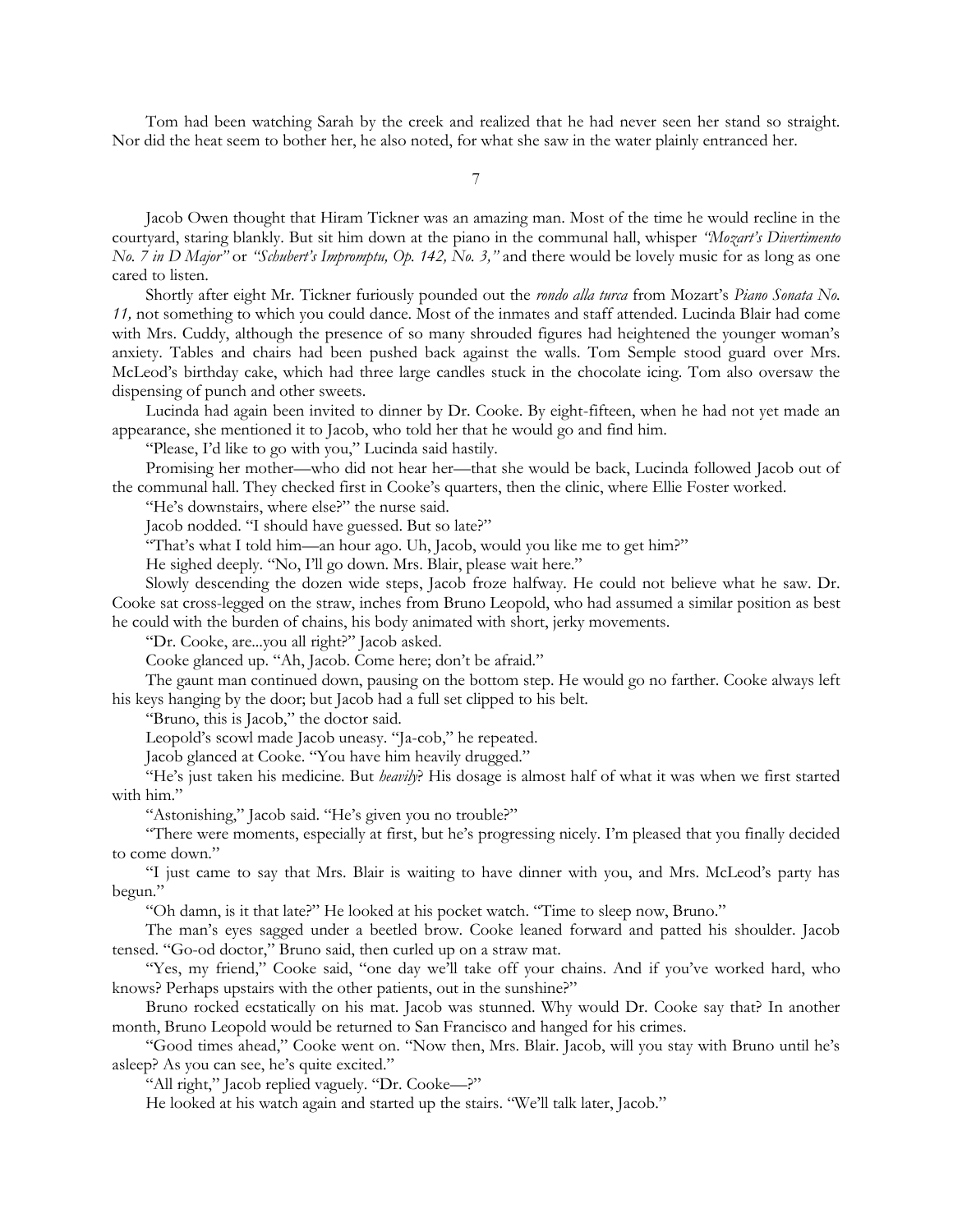Sarah didn't like it when so many people were in one place, especially when none of them was Dr. Cooke.

The party was not a prison; patients could still walk around. Sarah had left after Jacob and now stood in her room, just inside the open doorway. The good doctor would have to pass this way.

She would go back to the party on his arm.

#

Lucinda Blair waited alone in the clinic, Ellie Foster having gone on to the party. Cooke smiled sheepishly.

"I'm sorry; I lost all track of time," he said.

"I understand, Doctor. Having been exposed to some of your wonderful work, I can imagine how busy you are."

"If you don't mind waiting, I can make myself presentable."

"You look fine. Besides, we should dine quickly. The others are so anticipating your presence at the party."

He extended his arm. "Shall we, then?"

#

The skinny man—Jacob—kept his distance, but Bruno didn't care. As the chlorpromazine calmed him more, making his eyelids heavy, he thought about the day.

He thought about *Good Dr. Cooke.*

Bruno wasn't going back. The good doctor was keeping him here. One day he would go upstairs, and he would have friends. Not going back, not back, because they would kill him for what he had done, and Bruno didn't want to die.

*Didn't want to die.* Good Dr. Cooke, good doctor... Not go back, not back. *...didn't want to die.*

9

Hiram Tickner played a lovely rendition of Beethoven's *Für Elise.* The melody stirred a lost memory in Mrs. Virginia McLeod, from a time when she and her husband, dead these many years, had been king and queen of the dance floor. Now she was in his arms again, swaying rapturously with the grace of a woman four decades younger.

The skeleton man bumped into Mrs. McLeod and broke her magic spell. He moved about the floor, stepping high, raising each bony leg in turn. Mr. Witherby, the water bearer, and one of the bowlegged prospectors also moved to the bagatelle. The prospector nearly stumbled over the dog-woman, who appeared agitated by the activity as she weaved between the others on all fours.

Despite the urgings of the Concordia staff, most of the inmates remained off the dance floor.

#

When she heard Dr. Cooke's voice in the corridor, Sarah started out of her room.

Then, she heard the woman.

Peering out cautiously, Sarah saw Cooke and Lucinda Blair smiling at each other. *Smiling*. They went into the stairwell; she heard a click as Cooke locked the door.

Tears streaming, Sarah staggered along the corridor. With each step she regressed into the posture of her madness, until she squatted in front of the stairwell door. Looking up, she opened her mouth in a silent cry and began hammering a fist at the air, over and over, over and over.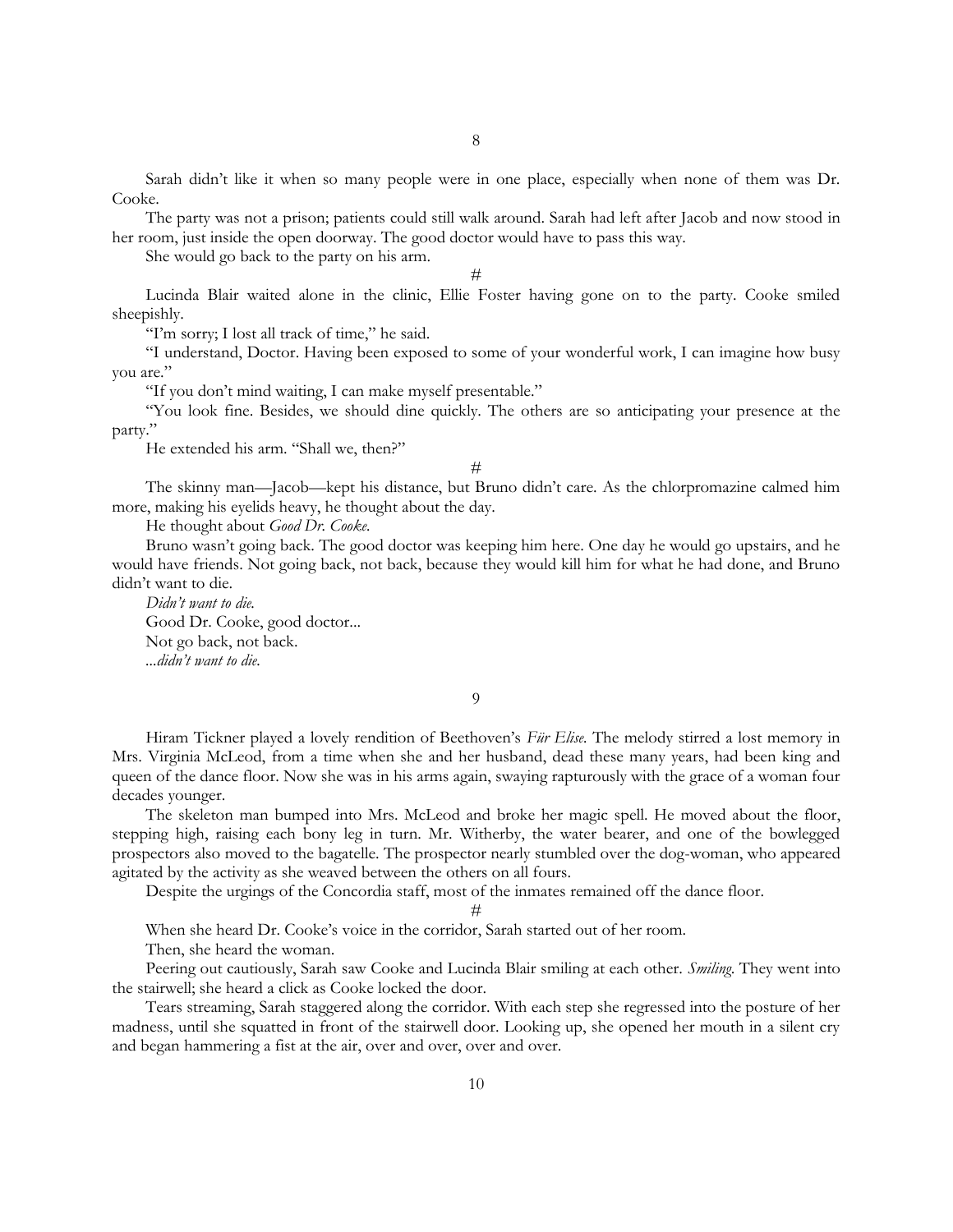Bruno's body lay still. He was turned away from the wall, a twisted smile visible in the cellar's dim light. "Pleasant dreams," Jacob Owen uttered.

*Pleasant dreams, good dreams,* Bruno's brain thought. *Good doctor...*

His breathing was heavy, guttural, as it usually sounded in sleep. "You won't be smiling next month, you poor bastard, when they put the rope around your neck," Jacob said softly. "Christ, why is Dr. Cooke dealing in such a lie?"

*Good dreams, good doctor... Rope. Next month...poor bastard. Good doctor, good...lie. Around your neck. Lie, Dr. Cooke lied. Didn't want to die.*

Bruno was gasping for air, choking. Jacob, on the stairs, turned to see him thrashing. No time to call anyone. He ran to the supine figure, whose jaw had clamped shut. Fearing that the man had swallowed his tongue, he knelt and tried to pry his mouth open.

"Bruno, what—?" he began.

Massive hands encircled his throat. Fighting through the strong drug, Bruno strangled Jacob, ending his resistance by snapping his neck. Standing now, still holding Jacob, Bruno pulled the keys off his belt then flung the corpse to the floor.

Find the right key; fit the key in the hole. Bruno was not good at this. But he...

*Didn't want to die.*

...so he kept at it, still shaking off the haze, drawing strength from having killed again with his hands. Luckily, one key fit all the brackets. He cast the irons across the dungeon.

*Dr. Cooke...good doctor. Lie. Around your neck...poor bastard. Lie lie lie.* Bruno Leopold started up the steps.

11

The bagatelle had flowed into a Chopin waltz. Other inmates were on the dance floor now, twenty-five or so, half the census of Concordia Sanitarium. Dr. James Lassiter knew how much they wanted to get at the birthday cake for dear Mrs. McLeod, but he wouldn't allow it until later, when Dr. Cooke appeared.

So he and the attendants exhorted, cajoled, led them onto the floor, and the number grew to thirty, then thirty-five. The fat man crawled to the center, his tongue lolling in time to the music, like an obscene metronome. They formed a circle around him, no two dancing together, not touching, other than an accidental bump. Around and around, a slow, hypnotic caucus-race out of the same impossible tale that had bred the Cheshire cat.

Around and around...

 $#$ 

Sarah was still hammering at the air when Bruno loomed over her. "Dr. Cooke?" he grunted.

The girl glanced at him then pointed at the door, thrusting her arm forward and back. He tried the door, hunted for the right key, found it quickly. Pushing Sarah aside, he started up.

Recovering, Sarah scampered into the stairwell ahead of him. She knew, after all, where Dr. Cooke would be, and this man did not. Seeming to understand this, Bruno followed her.

They were at his quarters. Another key let them into his office. Holding a finger to her lips, Sarah glided across the room, past the doctor's exquisite, tambour-front William IV desk, to the parlor door. Bruno moved less stealthily.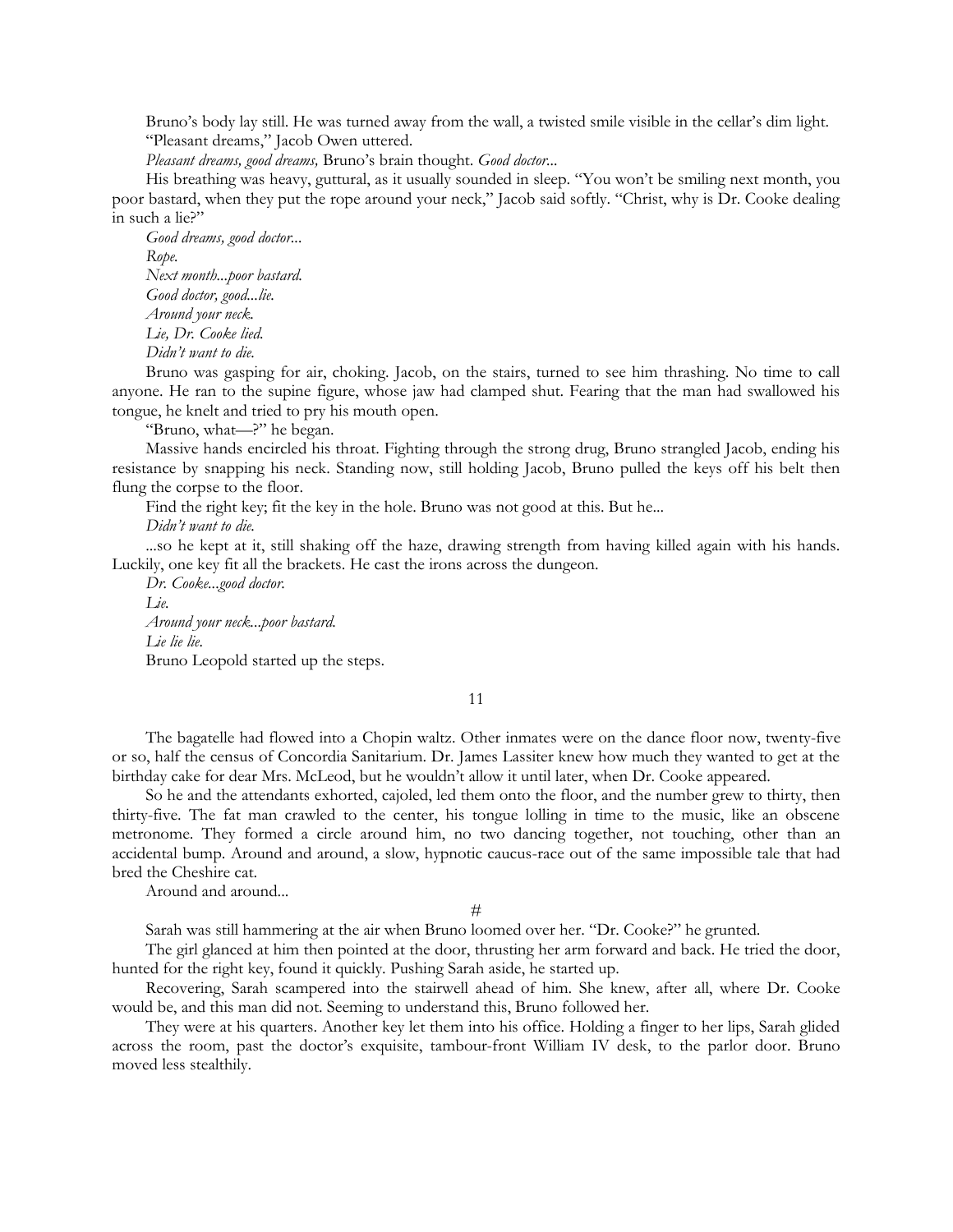Cooke and Lucinda were helping themselves to the still-warm food under the lids of sterling silver platters when Bruno threw the door open. He was on them swiftly, a hand around Lucinda's throat cutting off her scream.

"What are you doing?" Cooke exclaimed. "How—!"

Bruno drove a balled fist into the doctor's face; Cooke spat out blood and broken teeth. Before drifting into a thick haze his eyes fell upon Sarah. She had leaped, catlike, onto a Chippendale window bench and now grinned as she silently exhorted Bruno on with her twisting body.

The squirming woman annoyed him. Bruno snapped her neck and dropped her down on the table. But the *good doctor,* what to do with the *good doctor*? He deserved more, more, because he had...

*Lied.*

What to do! The *medicine*…still inside, and even without it his brain did not work so quickly, because he was not like everyone else, and he couldn't think, *couldn't think...*

Throwing the limp Cooke over his shoulder, he hurried downstairs. He heard a piano from somewhere, but the corridor was empty. Nor was the bent creature, who had shown the way up, with him anymore. He still had no idea what to do. But quick, it had to be *quick*. Couldn't stay much longer.

*Didn't want to die.*

The dark place. Instinct sent him back to the dark place in the ground. In the clinic he found the prybar, claw hammer and pliers that Tom Semple had used to add the links in his chains. *Chains*. Although not sure why, he grabbed the tools, carrying them and Dr. Cooke down into the dungeon, closing the heavy door.

*Chains*, he thought again. He hated the chains.

When Dr. Cooke regained consciousness a minute later, he found himself chained to the wall.

Bruno Leopold's face was two inches from his. "You lied."

Cooke stared in horror at Jacob Owen's body. "I—don't know what you mean, Bruno. Why do you say I lied?"

"You send me back...they hang me."

"Bruno, that's not true!" Cooke exclaimed. "You—!"

"Didn't want to die!"

*"Bruno, you weren't going to—!"*

"Lies lies lies!"

A hand encircled Cooke's throat and squeezed. Eyes bulging, mouth agape, the medical supervisor of Concordia Sanitarium silently pleaded for his life.

Bruno's other hand closed upon the pair of pliers. Clamping down tightly, he pulled Dr. Cooke's tongue out of his head.

12

Sarah wanted to follow the man downstairs, to see what he would do with Dr. Cooke. But she held back because of...

*The woman.*

The outsider, who had smiled at her earlier and had been so nice. Probably laughing at her all the time; *laughing*.

Jumping off the window bench, Sarah squatted by the table and hammered Lucinda Blair's corpse with a fist. Over and over, feeling no satisfaction. It wasn't hurting the woman, wasn't making her cry out.

An ornate, brass-based peg lamp burned on a satinwood server. Sarah picked it up, held it over the table, tilted it slightly so that some of the kerosene spattered on the body. The Tam O'Shanter shade began sliding out of its holder. Grabbing it, she burned her hand. The lamp fell as she staggered back.

Flames consumed the linen-covered table in seconds, Lucinda's body sitting atop the pyre like an honored Valkyrie. Sarah cowered by the wall, terrified, but also fascinated by what she had caused.

Drapes took the flames; now their spread was beyond control. Furniture, tapestries, walls ignited in the tinder-dryness, the roar like that of a long-confined dragon set free to belch its deadly breath. Dr. Cooke's exquisite Persian rug carried the flames to Sarah, who tried to move, but not quickly enough. Her dress was set ablaze; her efforts to swat it out proved futile.